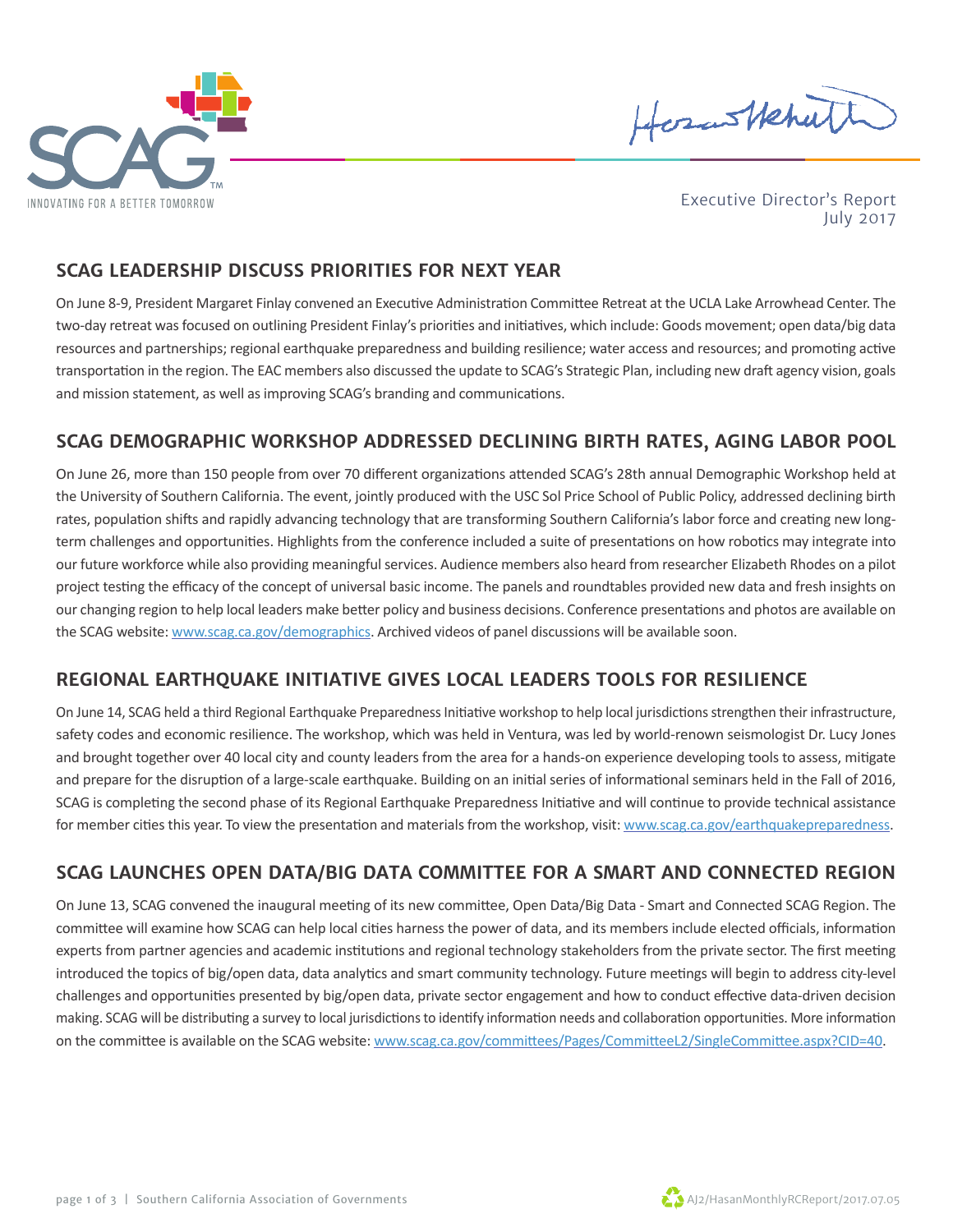

# **CALL FOR PROPOSALS: NEW FUNDING AVAILABLE FOR ACTIVE TRANSPORTATION PLANS AND PROJECTS**

SCAG is now accepting applications for new planning and non-infrastructure proposals as part of the Regional Active Transportation Program. The program received additional resources as a result of the adoption of Senate Bill 1, and SCAG's 2017 Active Transportation Call for Proposals will provide approximately \$2 million in grant awards of up to \$200,000 each. The funding is intended to support planning and non-infrastructure projects that promote safety and encourage people to walk and bicycle, such as SCAG's Go Human demonstration events, and to seed active transportation concepts that provide a preliminary step for future applicants. Public agencies that have not been previously awarded a California Active Transportation Program Grant are eligible for funding. Applications will be accepted through August 31. Forms and related resources are available on SCAG's Sustainability Planning Grant webpage http://sustain.scag.ca.gov. SCAG staff will host a webinar for potential applicants on July 20, at 1:00 p.m. For more information, please contact Rye Baerg at baerg@scag.ca.gov. To discuss opportunities for participating in SCAG's Go Human campaign, contact Alek Bartrosouf, bartrosouf@scag.ca.gov.

# **SCAG OFFERS TECHNICAL ASSISTANCE FOR LOS ANGELES COUNTY FUNDING OPPORTUNITY**

Los Angeles County Metro has initiated the fifth round of its Transit Oriented Development (TOD) Planning Grant Program, which will provide up to \$3,100,000 in local grants for municipalities in Los Angeles County who adopt transit-supportive regulatory plans. SCAG will be providing technical assistance for the new grant cycle's Transit Oriented Communities Tax Increment Financing (TOC TIF) Pilot Program, which will fund feasibility studies for eligible cities and/or the County to consider tax increment financing districts around transit stations. The Los Angeles County Board of Supervisors will also soon adopt guidelines for the establishment of TIF districts, which will be a key factor in the award and allocation of Metro's grants. The grant application deadline is July 31 at 5:00 p.m. Additional information is available on Metro's website at https://www.metro.net/projects/tod/. If you would like to quickly assess whether or not an area is eligible to be considered as a financing district, visit SCAG's EIFD/CRIA online app: http://arcg.is/2mMKdnK.

# **TOOLBOX TUESDAY WORKSHOP TEACHES COMMUNITY DEVELOPMENT FINANCING STRATEGIES**

On June 27, SCAG held an installment of the popular Toolbox Tuesday workshop series to provide an overview and technical training on new criteria for Enhanced Infrastructure Finance Districts (EIFDs) and Community Revitalization and Investment Authorities (CRIAs). Guest speakers from Kosmont Companies and Metro shared information about grant opportunities and digital tools for new development efforts in local jurisdictions, and SCAG staff demonstrated a new technical assistance application. The Toolbox Tuesday series provides free classes for local governments and other partners in the SCAG region, offering a range of practical skills and useful planning knowledge. For information on past workshops and upcoming events, visit http://sustain.scag.ca.gov/Pages/ToolboxTuesdayTraining.aspx. Contact India Brookover at brookover@scag.ca.gov to be added to the mailing list.

# **SCAG'S ENVIRONMENTAL JUSTICE WORK RECOGNIZED BY FEDERAL GOVERNMENT AS BEST PRACTICE**

In developing the 2016-2040 Regional Transportation Plan and Sustainable Communities Strategy (RTP/SCS), SCAG worked diligently to analyze environmental justice impacts by engaging stakeholders and conducting intensive research. Guided by a portion of the national Civil Rights Act that establishes the need for transportation agencies to identify and mitigate adverse impacts of proposed projects on disadvantaged populations, SCAG drafted a comprehensive Environmental Justice Appendix to the 2016 RTP/SCS. This appendix has been recognized by the Federal Highway Administration as an instance of best practices, and excerpted in a federal web course on the fundamentals of environmental justice.